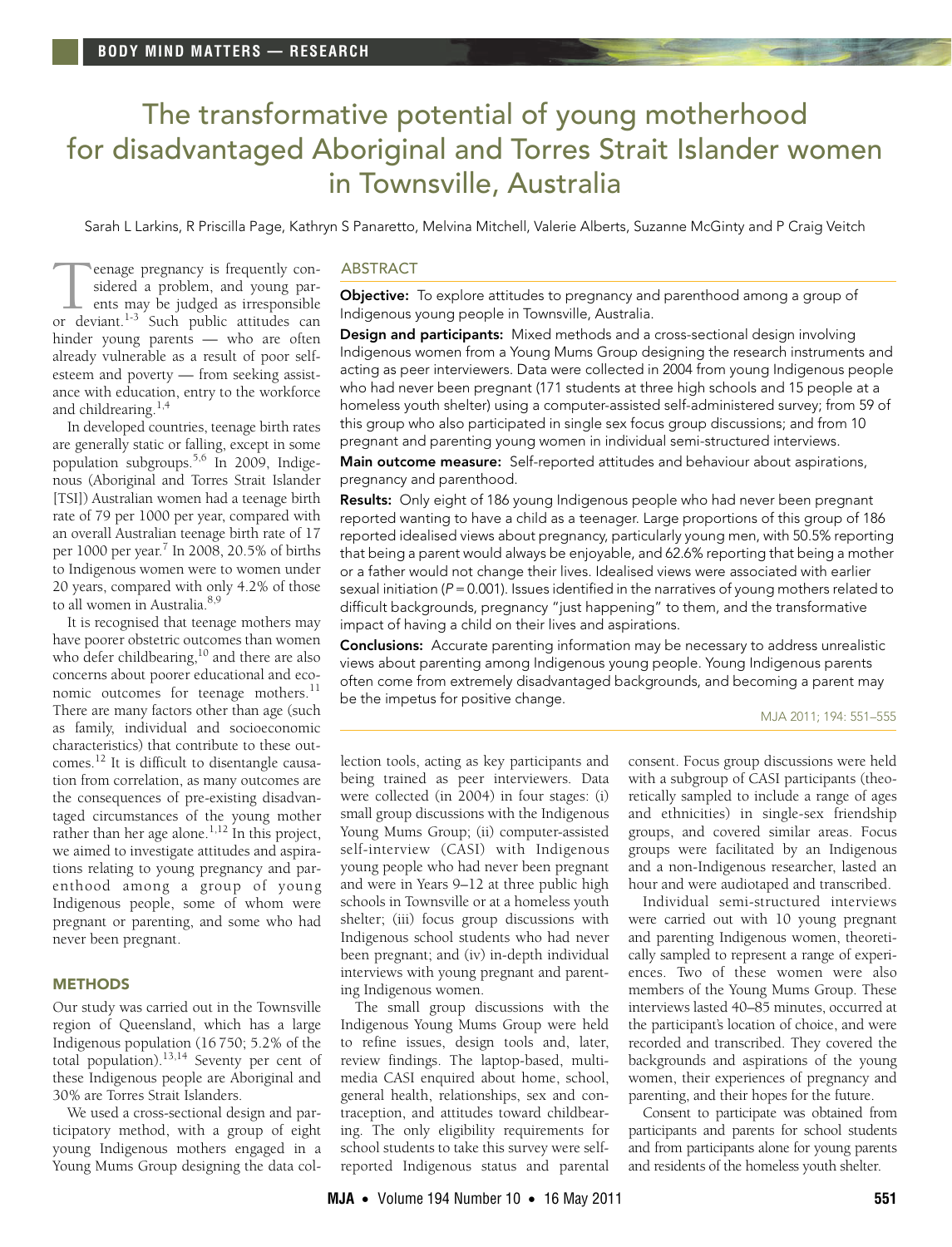1 Differences between young Aboriginal and Torres Strait Islander females and males in their responses to computerassisted self-interview (CASI) questions relating to young pregnancy and parenthood

| Variable                                                  | <b>Females</b>       | Males<br>86         | P*    |
|-----------------------------------------------------------|----------------------|---------------------|-------|
| Number of respondents                                     | 100                  |                     |       |
| Mean age in years (95% CI)                                | 14.86 (14.64-15.08)  | 14.98 (14.74-15.22) | 0.473 |
| Responses to CASI questions <sup>†</sup>                  |                      |                     |       |
| Plan to get more training after school                    | 51.5% (41.7%-61.3%)  | 28.6% (18.9%-38.3%) | 0.004 |
| Report parents expect tertiary study (TAFE or university) | 53.1% (43.2%-63.0%)  | 29.8% (20.0%-39.6%) | 0.006 |
| Ever had sex                                              | 33.7% (24.3%-43.1%)  | 60.0% (49.6%-70.4%) | 0.001 |
| Ideal age of parenthood $\leq 19$ years                   | $6.0\%$ (1.3%-10.7%) | 2.3% (-0.9%-5.5%)   | 0.194 |
| Believe parenthood does not change your life              | 32.9% (23.7%-42.1%)  | 48.4% (37.8%-59.0%) | 0.087 |
| Believe having children improves a relationship           | 60.0% (48.5%-71.5%)  | 83.9% (74.8%-93.0%) | 0.005 |
| Believe relationship would be closer during pregnancy     | 70.0% (59.3%-80.7%)  | 92.2% (85.6%-98.8%) | 0.002 |

\* Calculated using t test for age and  $\chi^2$  test for other variables. †Values are percentage of respondents (95% CI).

### Data analysis

Quantitative data were analysed in SPSS statistical software (SPSS Inc, Chicago, Ill, USA) using univariate descriptive measures and *t* tests or  $\chi^2$  tests (with continuity correction). A two-tailed *P* value of less than 0.05 was considered significant. Qualitative data were managed within N-Vivo software (QSR International, Melbourne, Vic) and analysed thematically by two interviewers using inductive methods based on grounded theory[.15](#page-4-14) Triangulation, respondent validation and exploration of deviant cases were all used to strengthen the findings. $16$  In addition, we analysed narratives of individual young mothers.[17](#page-4-16) This added a longitudinal perspective to our understanding of the role played by parenthood in the lives of these young women.

We report the findings from interviews and group discussions with young mothers, and CASI and focus group findings related to aspirations and attitudes to pregnancy among Indigenous young people.

## Ethics approval

Ethics approval was obtained from James Cook University, Education Queensland and the Townsville Aboriginal and Islander Health Services Board of Directors.

### RESULTS

# Findings from computer-assisted self-interviews and focus groups

Overall, 186 young people aged 13–18 years (100 female, 86 male) completed CASI surveys; 171 were from the three high schools visited, and 15 were from the homeless youth shelter (overall response rate,

59.4%).<sup>[18](#page-4-17),19</sup> Eleven focus group discussions with young people (aged 14–18 years) who had never been pregnant were held with 59 students; 41 females (in eight groups) and 18 males (in three groups).

Only eight of the 186 CASI participants wanted to start a family in their teens (Box 1). The rest were divided between wanting to start a family at 20–24 years or 25 years and older, but half the participants (94; 53.7%; equal proportions of males and females) thought their families would be supportive if they became pregnant as teenagers. Nine female participants (9.1%) said they would be happy if they became pregnant as teenagers while the remainder said they would be unhappy; 17 males (20.5%) said they would be happy/proud if they fathered a child in their teens. About half the respondents (92 of 182; 50.5%) reported that being a parent would always be enjoyable, and 114 (62.6%) reported believing that being a mother or father would not change their lives. There was a significant association between believing that parenthood would not change their lives and early sexual initiation (eg, *P* = 0.001 for fatherhood), but the links between high personal and family educational aspirations and later sexual initiation were not significant (*P* = 0.31 and  $P = 0.16$ , respectively).

These self-reported attitudes were reflected in focus group discussions with school students. Most students looked forward to having a child in the future, but often reported idealised views of parenthood. When asked about the ideal age for commencing a family, most students said between 20 and 25 years of age, although a small number thought 18 or 19 years of age would be preferable. One young woman

from a focus group reported: "I don't want to be 26 with grey hairs when I start having kids . . . I don't want to be no old lady . . .".

A desire for early childbearing seemed particularly common for young people with difficult home lives or earlier sexual initiation. On the other hand, some students were fearful of having children because of family patterns of violence. Despite high levels of idealisation about parenthood, nearly all of the students thought that having a baby as a teenager would be difficult. Only a few students mentioned the possible advantages of a (short-term) financial benefit from the Australian Government's Baby Bonus, and staying young with their child.

# Findings from interviews with pregnant and parenting Indigenous women

Characteristics of 10 interview participants are summarised in Box 2. All 12 women approached agreed to take part. However, in two cases logistical difficulties prevented this. Results of these interviews are presented thematically with illustrative quotes  $(Rox 3)$ 

*Backgrounds of young mothers:* The early lives of the young mothers were characterised by high mobility, generally poor relationships with their mothers, distrust of men, and a family pattern of early childbearing. For example, eight of the 10 young women interviewed had moved more than three times during their primary school years, and three reported attending more than 10 schools. The mothers of six of the 10 women were largely absent as caregivers because of their young age or substance misuse issues. At least six of the young women had personal past histories of sexual or physical abuse, and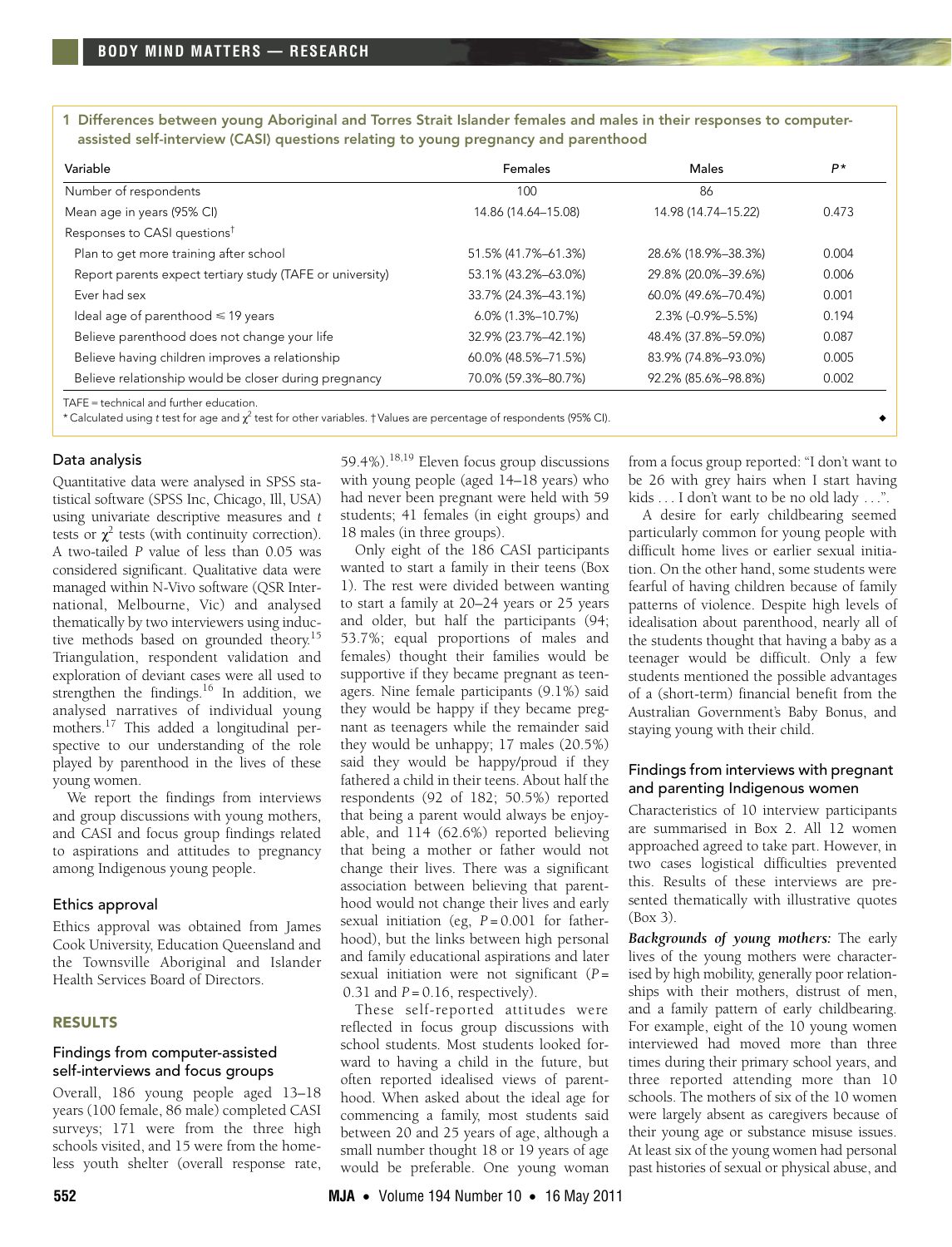| Interview | Age (years) | Ethnicity          | Children                                                           | Partner                                                  | Duration of<br>interview |
|-----------|-------------|--------------------|--------------------------------------------------------------------|----------------------------------------------------------|--------------------------|
|           | 18          | TSI                | One infant child                                                   | Yes; 22 years old                                        | 45 minutes               |
| 2         | 17          | Aboriginal         | Two children aged under 3 years and<br>in early pregnancy          | Not currently                                            | 50 minutes               |
| 3         | 18          | Aboriginal         | Two children aged under 3 years and<br>in mid pregnancy            | Domestic violence order<br>against father of third child | 45 minutes               |
| 4         | 18          | Aboriginal         | Late pregnancy with first child                                    | Yes; 19 years old                                        | 40 minutes               |
| 5         | 17          | Aboriginal         | One young son (in care of family services)<br>and in mid pregnancy | Yes; 17 years old                                        | 85 minutes               |
| 6         | 16          | Aboriginal and TSI | Late pregnancy with first child                                    | Yes; 27 years old                                        | 40 minutes               |
|           | 19          | Aboriginal         | One young child                                                    | Separated from father                                    | 55 minutes               |
| 8         | 19          | Aboriginal and SSI | Mid pregnancy with first child                                     | Separated from father                                    | 40 minutes               |
| 9         | 24          | SSI and Aboriginal | Two young children and in mid pregnancy                            | Not currently                                            | 45 minutes               |
| 10        | 22          | TSI                | Three children aged under 5 years and<br>in late pregnancy         | Yes; 21 years old                                        | 40 minutes               |

2 Characteristics of the 10 young pregnant and parenting Indigenous women who were interviewed

others had experienced domestic violence within their families.

*Storying the future:* We encouraged the young women to describe how they had seen their futures before they became pregnant. Three had vocational plans, but most had disengaged from school before pregnancy (because of disciplinary issues and lack of success) and were involved in substance misuse, petty crime, and unsatisfying or abusive relationships. Much of the energy and motivation of the young women was consumed in meeting basic physical needs in the contexts of chaotic lives. When homelessness, hunger, poverty and leaving abusive homes were factors, education and long-term goals became irrelevant and basic survival skills were important. For instance, one woman had actually enjoyed being in juvenile detention because it was comfortable with good food, and another started a sexual relationship with a view to gaining accommodation.

*Falling pregnant:* Although most women acknowledged that their unprotected sexual contact was likely to lead to pregnancy, none of the first pregnancies were planned. For many of the young mothers, pregnancy occurred early in relationships, with issues around age differences, power and trust often unresolved. Most young mothers had used contraceptives inconsistently, but most had some knowledge of the available methods. Sex education at school was felt to be inadequate, but even with sufficient knowledge, the young women found it difficult to find the power within relationships to use

contraception effectively. Many young women used condoms intermittently as their only form of protection, while two used them regularly, except for one lapse resulting in pregnancy.

Most of the young women were opposed to abortion on principle, as were most of their families. However, one woman had wanted to have an abortion, but was physically prevented from doing so by an abusive partner. Another had undergone two earlier abortions, and on becoming pregnant again felt it was "about time I take responsibility", despite opposition from her boyfriend.

*Transformative potential of motherhood:* The young women took their responsibility as mothers seriously. Many spoke of motherhood as a transformative event that gave meaning to their lives. Clear differences were discernible in their narratives between their lives before parenthood — characterised by hopelessness and unhealthy behaviour — and their lives as mothers — in which they highlighted the positive steps they had made in terms of taking responsibility, and their plans and dreams for the future, while acknowledging the real stressors they faced.

When I found out I was pregnant. I stood back and looked at all my friends ... I saw where they were heading ... and I just couldn't bring a child into this world around that environment . . . so I put a stop to it. I made that choice . . . not just for myself, but for my child that was coming.

[Interview 10, 22-year-old TSI woman]

For the six young women who had supportive families, practical and emotional family support made their transition to motherhood considerably easier.

For most of these young mothers the biggest challenges were structural factors such as housing, transport, finances, employment and childcare. Often, these were exacerbated by relationship problems (violence and lack of emotional support), lack of practical support from family, and the stress associated with already having other children. At least two of the young women struggled with perceived persecution by child protection services. The other challenge that arose was real and perceived judgement by society about being a teenage mother. For some, this caused a sense of shame and fear. However, showing a remarkable degree of resilience, many of these young mothers chose to reject this labelling and showed great determination to "make something of their lives".

. . . after I had [son], I settled down, like, with the breaking in and everything ... and . . . [I thought] I can't keep doing this, because I'm a mum now, and I've got to start acting like one. [Interview 5, 17-year-old Aboriginal woman]

Taking responsibility often involved tackling substance use issues, obtaining stable housing, and disentangling themselves from unhelpful relationships — all things that they perceived as important for the child's welfare and a part of "acting like a mum". The young mothers expressed a justifiable pride in what they had accomplished in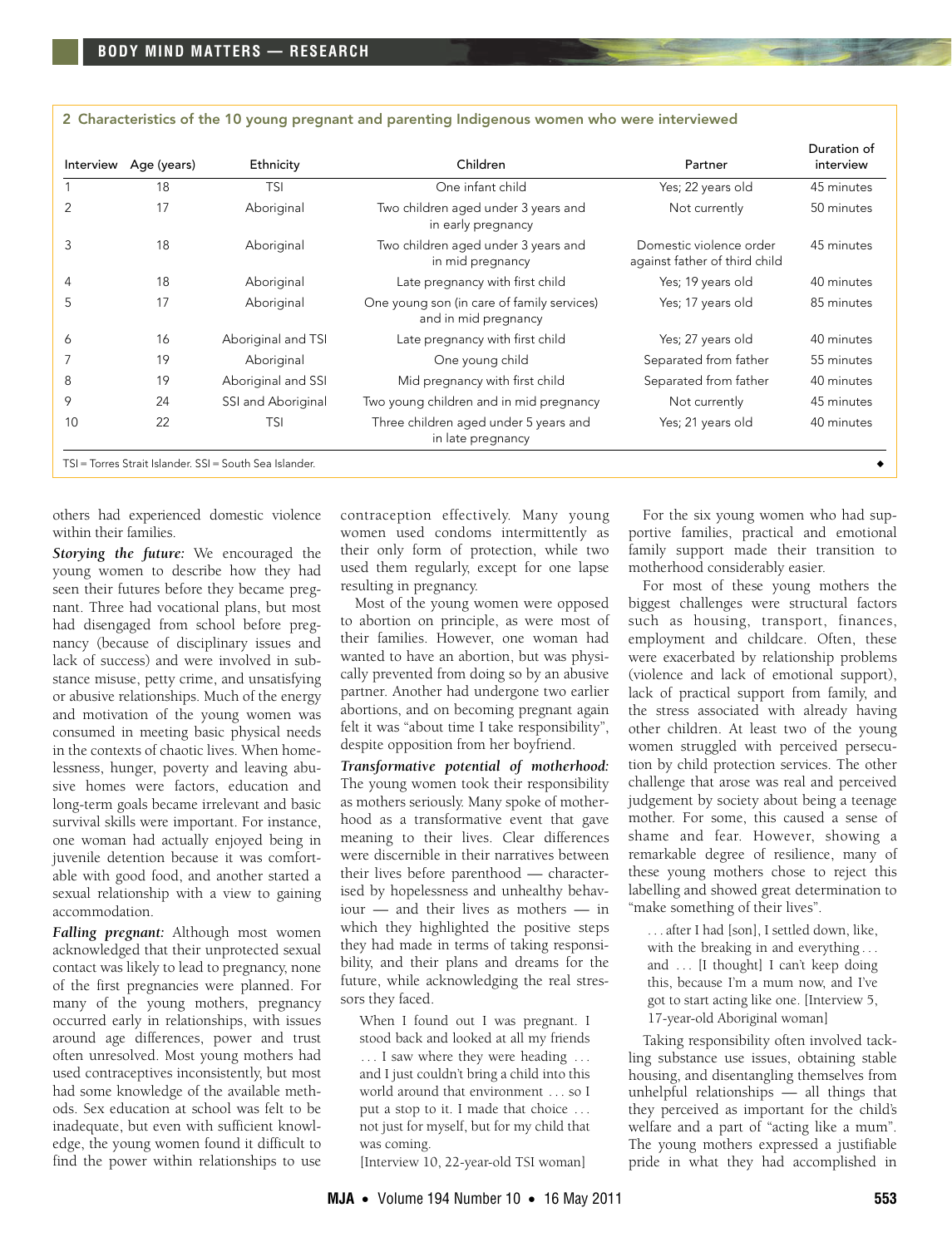## 3 Main themes from narratives of young mothers, illustrated with quotes

#### Backgrounds of young mothers

High mobility: . . . yeah, look I moved a lot . . . I was backwards and forwards . . . from dad, to<br>Interview 7, 19-year-old Aboriginal womi [Interview 7, 19-year-old Aboriginal woman] Relationship with mother: . . . And when she left I didn't have anyone there to tell me what to do or anything, so then I just made my own life . . .

[Interview 3, 18-year-old Aboriginal woman] Family age of childbearing: . . . Cos see, my mum's mum had my mum when she was 14 I think . . . Everyone starts young in my family. . .

[Interview 6, 16-year-old Aboriginal and TSI woman]

#### Storying the future

Plans and aspirations before pregnancy: ... and then ended up getting into trouble and sniffing and all that . . . I was sniffing and gave up somehow after that . . .

### [Interview 3, 18-year-old Aboriginal woman]

Educational (dis)engagement: I left school after Year 10 . . . and then I just didn't worry about school, I was too hooked up on the man . . . [laughs].

## [Interview 3, 18-year-old Aboriginal woman]

Trusted guides and mentors: My mum went all the way through school and she was a nurse . . . well I always looked up to my mother... [Young Mums Group discussion 3] Agency and survival: Like for me I had nowhere to stay, and he had a bed to share — that was the advantage for me at the time . . . [Young Mums Group discussion 2]

#### Falling pregnant

"It just happened": I don't see many young people wanting to get pregnant, it just like happens . . . [Young Mums Group discussion 2] "He'd just force me" — power and resistance: . . . when he'd be like drunk, you couldn't talk to him like that, and you couldn't stop him from having sex. He'd just force me...

[Young Mums Group discussion 1]

#### Reactions to pregnancy

Self: Oh, I was devastated, I was looking for rope for hanging . . . I didn't know what I was going to do, but now I wouldn't change it for the world . . .

[Interview 3, 18-year-old Aboriginal woman]

Partner, family and others: ... but like me telling me mum and dad ... I just felt so shame and everything . . . Dad said, oh what are you being frightened for. . . that's what you're brought into the world for. . . cycle of life . . . [laughs].

[Interview 9, 24-year-old SSI and Aboriginal woman]

#### Transformative potential of motherhood

Rewards and challenges: . . . people are just so critical these days about being this age, having babies, and it's really, it's none of their business . . .

[Interview 6, 16-year-old Aboriginal and TSI woman] Taking responsibility and transformation: I knew I was having that baby... I knew I made my bed and now I had to sleep in it . . . always had a place since then, we never been homeless . . . I done it all on my own . . . . . . . . . . . . . . . . . [Interview 3, 18-year-old Aboriginal woman]

Protection from unreliable fathers: Like, when I found out I was pregnant, I said, no more [baby's father], or you're . . . out . . . you're not wasting our fucking money on dope, and grog . . . [Interview 7, 19-year-old Aboriginal woman]

### Creating a future

Hopes, dreams and aspirations: ... Well hopefully in 10 years I want to have a house ... a car and a job . . . [Interview 7, 19 year old Aboriginal woman]

TSI = Torres Strait Islander. SSI = South Sea Islander. ◆

raising their children with minimal resources, and making considerable lifestyle changes. They invested considerable energy in their constructions of themselves as "good mothers", in contrast with the stigma felt from health service providers and members of the wider community.

## **DISCUSSION**

Indigenous young people in our study who had not yet become parents exhibited idealism and a lack of realism about pregnancy and parenthood, particularly the young men. This has implications for the attitudes of young men to contraception, and will

**554 MJA** • Volume 194 Number 10 • 16 May 2011

need to be tackled through reality-based programs at school level.

Interviews with young mothers reveal a group of disadvantaged young women without plans before they became pregnant, who used contraception inconsistently, perhaps thus rendering pregnancies not entirely unplanned.<sup>18,20</sup> They described few educational options, low self-efficacy, and a belief that young motherhood would be a path that would not be detrimental to them in terms of vocational options or social disapproval, and might provide some advantages. This is consistent with findings from other Aboriginal adolescents in Australia, $21$  and with a previously described "acceptance" theory, whereby young people with lower expectations are more likely to predict that, if pregnant, they would continue to become parents rather than consider termination.<sup>22</sup>

The theme that emerged most clearly from the narratives of the young women in this study was the transformative potential of motherhood in their lives. This element is often lacking in policy documents, despite having been demonstrated previously in non-Indigenous young mothers[.23](#page-4-22) Based on findings from the United Kingdom, it has been suggested that young parenthood should be recognised as a mature and meaningful option and as a means of escaping adversity[.24](#page-4-23) Similar assertions have been made for disadvantaged African American women in the United States.<sup>25</sup> Perhaps this could also be true for some young Indigenous women, who traditionally experience earlier life transitions, face considerable disadvantage in terms of education, health and life expectancy, and may live surrounded by strong extended family networks where motherhood is a respected life-course. The young mothers in our study were found to be active in adapting to their life circumstances, and demonstrated a range of coping strategies. The trajectories and outcomes for young mothers were found to vary according to their degree of family and social support.

Despite the positive consequences of teenage motherhood for some Indigenous young women, it remains necessary to evaluate and tackle the structural, geographical and educational disadvantage of young Indigenous Australians.[26](#page-4-25) Although issues of youth transitions, societal inequalities between the sexes and coming of age as a sexual adult are common to all young people, Indigenous adolescents deal with all these issues within a society that is often hostile to their culture,  $27,28$  $27,28$  while simultaneously working through tasks integral to